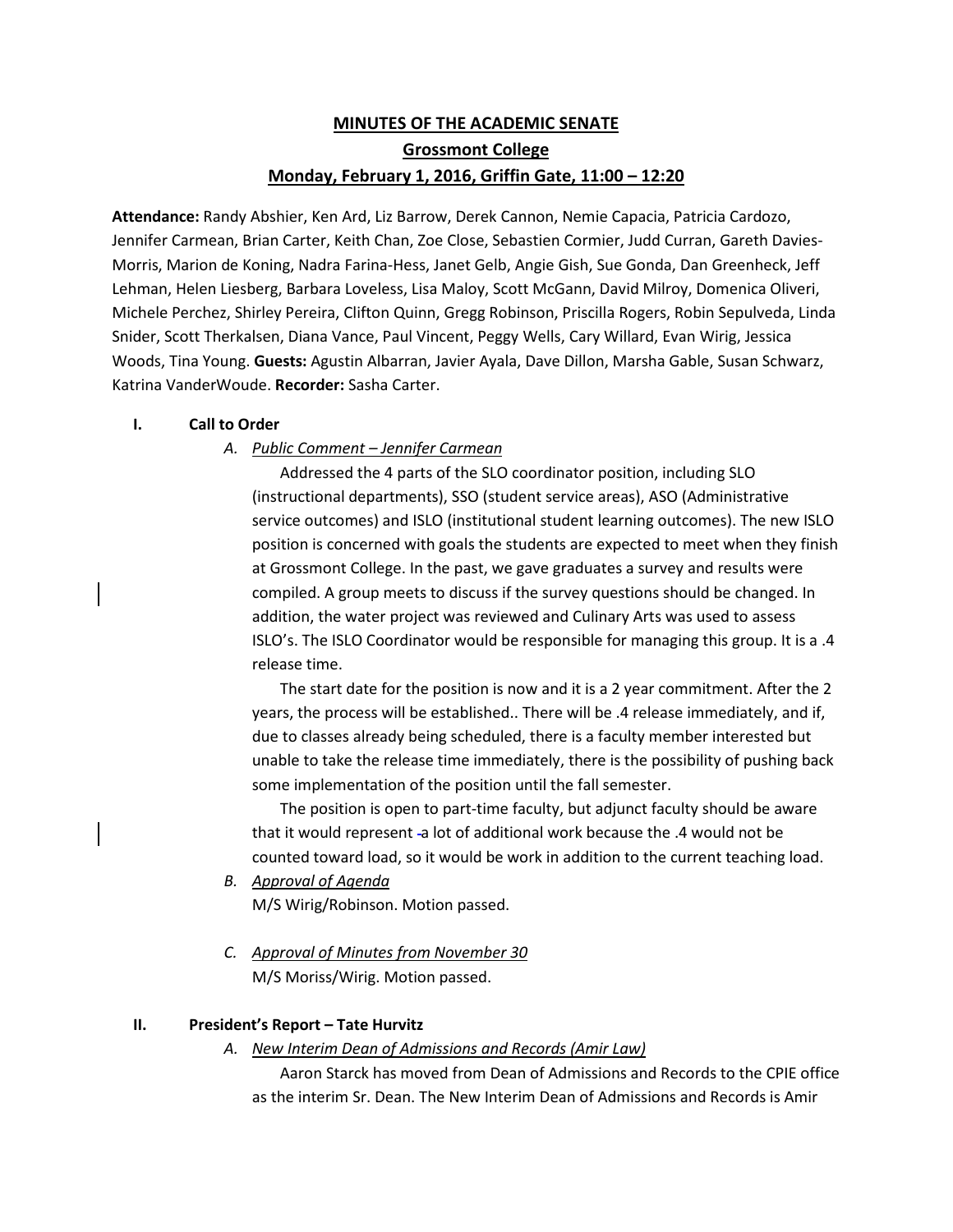Law. Linda Jensen is now serving as intterim in the Vice President, Administrative Services position.

Amir Law- There have been issues with WebAdvisor waitlist. An email attachment is being prepared for better understanding of the waitlist and it is also now personalized to classes and deadlines. There is a goal to plug holes where student enrollment numbers are falling. - Stop Out postcard/email sent to 17,684 students, and of those notified, 917 students enrolled as a result. Of the 150 students called for potential to be dropped for nonpayment, 99 students were enrolled. 1,123 students with waitlist conflicts and 791 enrolled as a result. Approximately 6,498 waitlist students were called, 4,892 of which enrolled as a result. Academic Affairs reports that there were 2,500 deans calls to waitlisted students, however, more detailed analysis is needed to determine the number of enrolled students as a result. Report from Counseling is that they had contact with 7 students for drop-in counseling during extended hours on Friday, January 15, 50 students during special counseling hours on Saturday, January 16, 40 students for drop-in counseling during extended hours on Friday, January 22, and 83 students during special counseling hours on Saturday, January 23.14,000 calls were made to students on waitlists and 20% of those students returned. Of the 8,000 on waitlists, 6,000 were able to choose another open section. Of the \_\_\_\_ students unable to get into classes, 700 were able to get in a class. Efforts have been made to encourage students enrolled in 1 of the 2 8-week courses to enroll in the other as well.

B. *Report from the office of Admissions and Records* Report from the office of Admissions and Records is that Stop Out postcard/email sent to 17,684 students, and of those notified, 917 students enrolled as a result. Of the 150 students called for potential to be dropped for nonpayment, 99 students were enrolled. 1,123 students with waitlist conflicts and 791 enrolled as a result. Approximately 6,498 waitlist students were called, 4,892 of which enrolled as a result. Academic Affairs reports that there were 2,500 deans calls to waitlisted students, however, more detailed analysis is needed to determine the number of enrolled students as a result. Report from Counseling is that they had contact with 7 students for drop-in counseling during extended hours on Friday, January 15, 50 students during special counseling hours on Saturday, January 16, 40 students for drop-in counseling during extended hours on Friday, January 22, and 83 students during special counseling hours on Saturday, January 23.14,000. Faculty teaching fullsemester courses are being told to encourage "crashing" students to enroll by February 5. There are situations in which students have completed all of the course work at the end of the semester but do not get the credit for the class when grades are submitted because they were not on the course roster.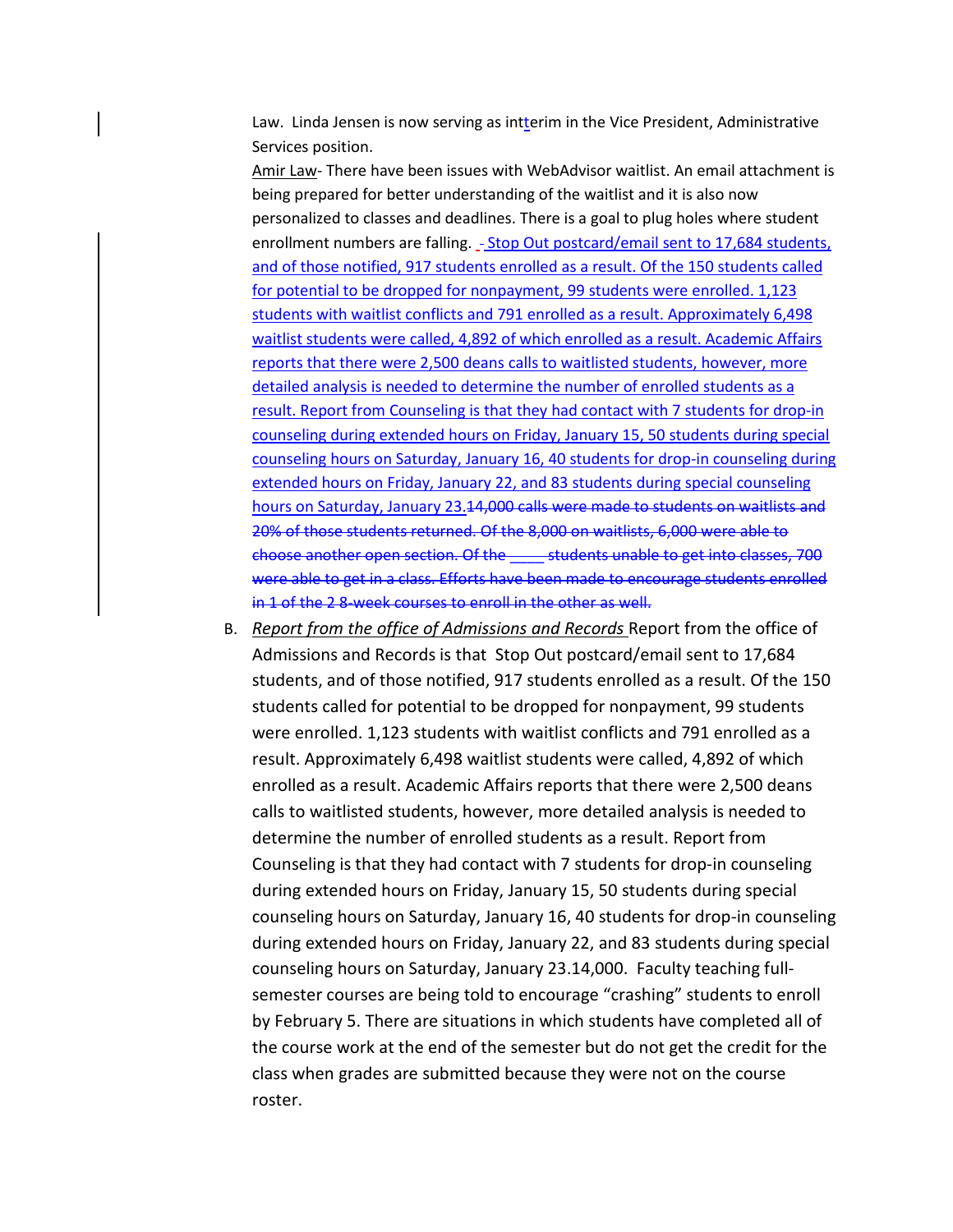### *C. Enrollment Update*

Displayed- (attachment A) (attachment A) Grossmont College enrollment data comparing the spring 2015 and spring 2016 semesters. The fill rate in spring 2015 was 84% and in spring 2016 is 86%. The WSCH/FTEF in spring 2015 was 448 and in spring 2016 is 452. The data shows that efficiency has moderately improved. This is not indicative of an increase in students or units (FTES). The reason a course could be cut when there is still a need to increase FTES is due to the need to be more efficient. Although we tried to capture FTES by adding sections last year, we still saw a decline in FTES while increasing our costs. This is an unsustainable approach. The data shows that there is a slight decrease in FTES but the decline is not major from 2015 to 2016. This may be, in part, an indication of some improved efforts to generate FTES – though there is still a lot of work to be done.

The information shown is a comparison of spring semesters; a question arose about compiling data comparing fall semesters. It was agreed that this would be useful; however, this would need to include several other factors in order to do because the two semesters reflected entirely different management strategies.

The discussion at the Chairs and Coordinators Committee meeting addressed the 80% efficiency mandate and there was discussion of whether this percentage is a reasonable one.. Communication between chairs and deans about the topic was good.

Concern was raised about the 80% efficiency mandate being arbitrary due to different individual class sizes. 80% of a 50 person class is significantly more students than 80% of a 35 person class. Some questioned the fairness of this measure. The number is essentially a guideline and not meant to be absolute . If multiple sections of the same course were looked at and most of them were running with lots of available seats, and one or two were not doing as well. This was offered as an example of when a section might be cut with higher numbers. However, such a decision is to be made between the Deans and Chairs. If a section with 27 students enrolled is cut, it is a large section being cut. There was concern that this is not efficient and the number of students being cut from some sections would need to be analyzed moving forward.There is continuing conversation being had regarding the 80% efficiency mandate.

The goal moving forward is to create a summer schedule ahead of time that will work efficiently instead of changing it once one has already been created.

Considering that the 4.7 COLA will not budge to accommodate the increasing costs, it was noted that capturing growth is important to avoid revenue cuts. However, this should be done through powerful retention efforts to keep students (which increase FTES) rather than an effort to increase FTES solely by bringing in more, new students. It is also important to be efficient now in order to avoid the possibility of service cuts.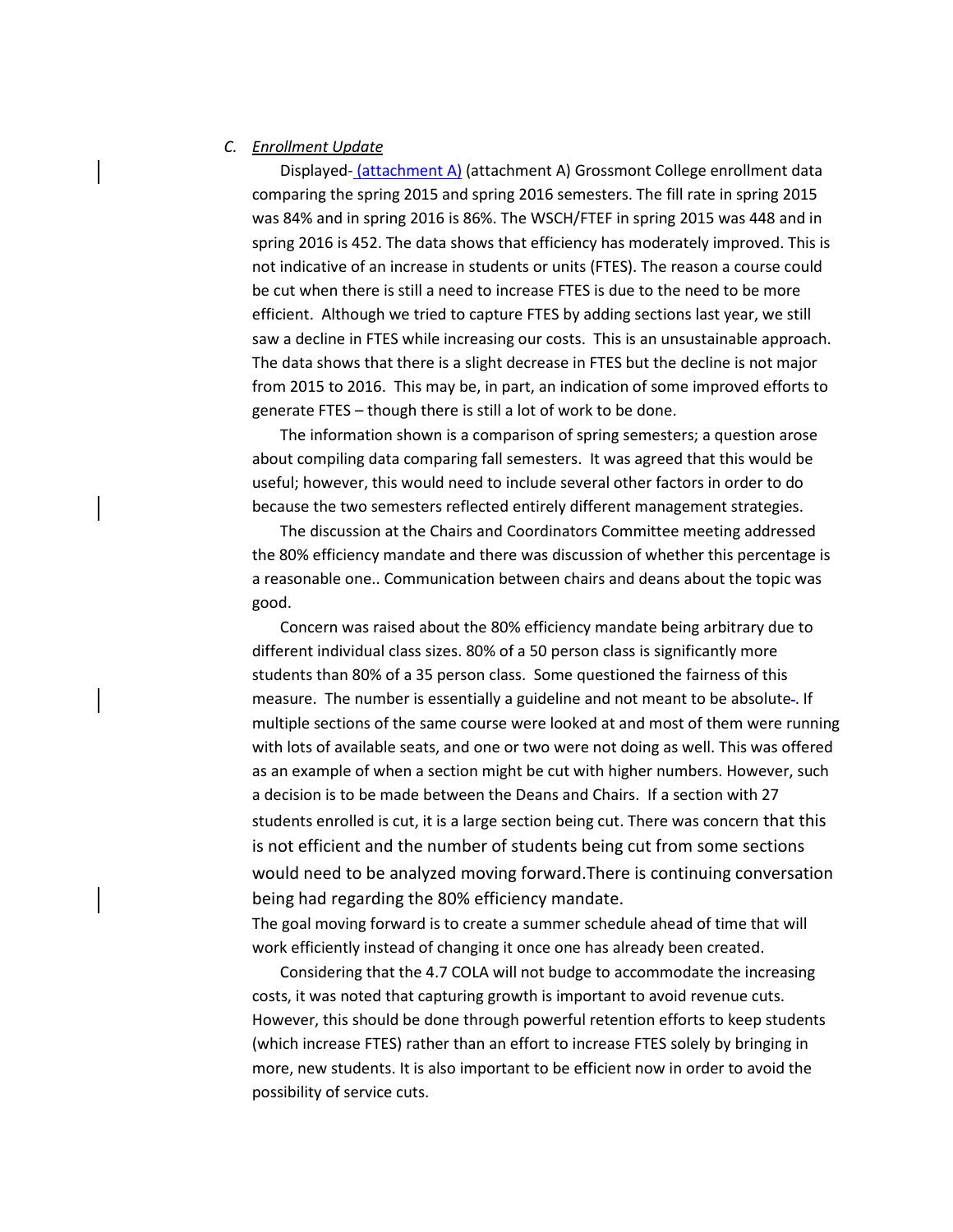Recently there have been phone calls made to students on the verge of being dropped for nonpayment (99 students of 150-175 enrolled as a result). There is a plan to start calling earlier to reach a greater number of those students who are dropped for non-payment each semester. Also, a postcard campaign included postcards to 14, 000 students who had "stopped out" in the last 3 semesters. The 702 students that returned is good, however when not making these efforts, the number of returning students is not known, so a comparison cannot be made. There was also an email blast sent to the same students that brought that return number up to 917. This does suggest some efficacy in the effort.

Other calls were made to waitlist students, adding up to a total of 2506 calls over seven evenings and one Friday afternoon. The calls were made by volunteer students on phones set up in the Deanery. The efforts yielded positive results.

Increasing enrollment needs to be taken as seriously as efficiency. It is important that we maintain the integrity of the programs across our college and not lose sight of the value of having a comprehensive college as we pursue efficiency measures. Best practices for retention need to be implemented: best practices workshops, professional development workshops, etc.

#### *D. Achieving the Dream*

There were a series of meetings last semester including representatives from Title V, Foster Youth Grants, SSSP, Equity, etc. The faculty, staff, and student participants reviewed data, and considered the key areas of need that our students were facing. Then they considered what "inescapable" elements of a student's pathway to completion might impact those key areas of need.

From this meeting, three key focus points were decided upon: outreach, engagement (how students- are engaging with each other, with faculty and staff, and with the community), and retention efforts. In regards to all of these efforts, it is important to understand how to build infrastructure to be able to do this work collectively rather than individually. This has been the focus of the ATD interventions. A useful side benefit of these efforts is that they are well suited to help with enrollment as well.

#### *Strategic Planning*

There is already work in motion for our next six-year strategic planning cycle. The district has taken the approach to formulate three goals (similar to ATD). These include (displayed- Districtwide Goals [attachment B]):[attachment B]):

1. Create streamlined, student-centered pathways to educational goal completion

2. Close achievement gaps by engaging students with diverse needs and removing structural barriers to their success